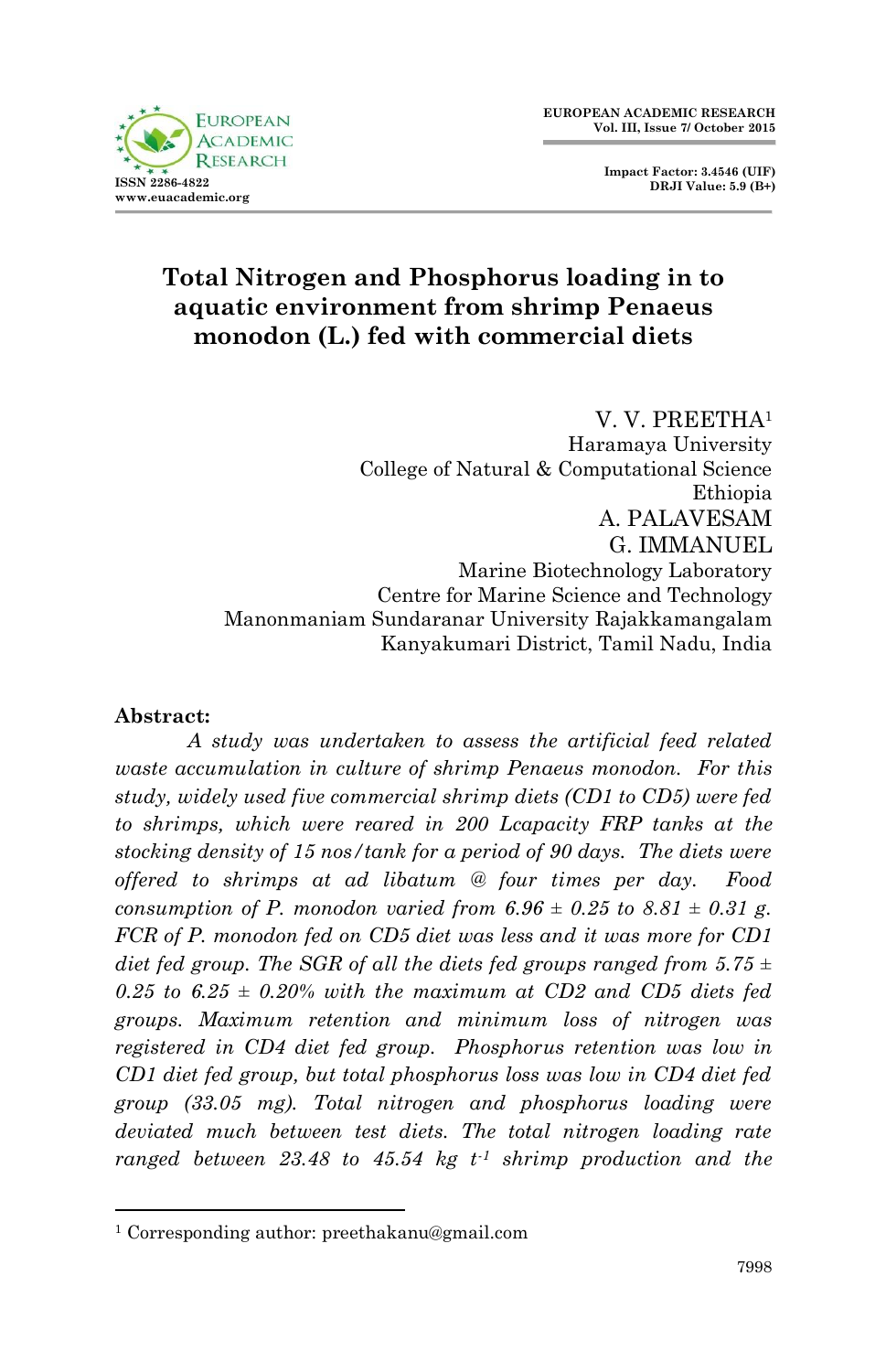*phosphorus loading rate ranged between 6.25 to 9.85 kg t-1 shrimp production.*

**Key words:** Nitrogen; Phosphorus; *P.monodon*; commercial shrimp diets.

### **INTRODUCTION**

Aquaculture, especially shrimp farming, has been the target of constant pressure from non-governmental organizations and environmental agencies, which report that the activity imposes considerable harm to coastal environments. However, adequate management strategies with regard to feeding, water quality and soil quality have contributed to make the activity sustainable (Maia et al., 2011; Brito and Olivera, 2010). Viral disease has taken a heavy toll in many countries, the production level of world farmed shrimp has increased to reach more than 1.5 million tonnes. Out of 40 million tonnes of world inland aquaculture production, shrimp alone contributing 3.5% and it has been predicted that in the year 2020, the global production will rely less on natural stocks and more on aquaculture (FAO 2004). In shrimp farming, commercial feeds are playing decisive role in enhancing larval survival and production target. Now-a-days, in shrimp culture, a variety of commercial feeds are used with varying levels of nutrients and also with essential additives including phosphorus. Similar to that of all other aquaculture practices, shrimp culture industry is also facing the problem of accumulation of feed related solid and soluble wastes. This poses the problem of accumulation of nitrogen and phosphorus in the culture system and also to the surrounding ecosystem (Weismann *et al.* 1988). It was estimated that 53 to 71kg and 20 to 23 kg of total nitrogen and phosphorus respectively were released into the water per tonne of carp production (Watanabe 1991). Environmental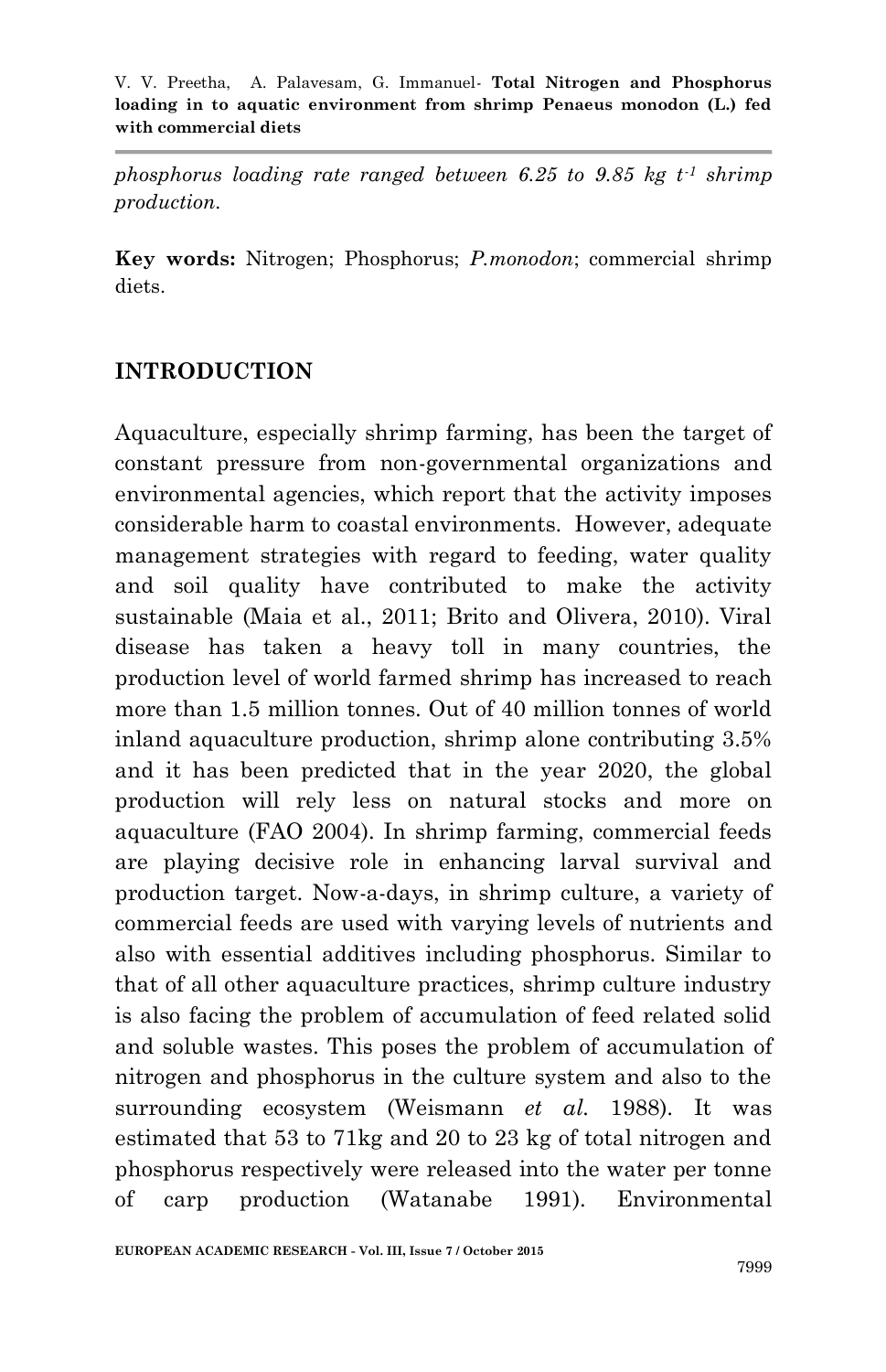phosphorus loading from carp fed commercial diets was reported to be around 20 kg / tonne of fish production on average in the case of cage culture at Lake Kasumigaura of Japan until the prefectural government established a new regulation (Watanabe *et al.* 1987a and 1999). In salmonids, the nitrogen accumulation was 3 kg/ tonne of fish production. The release of phosphorus and nitrogen is mainly influenced by the availability of dietary phosphorus and nitrogen (Rodehutscord 1996). Phosphorus and nitrogen are the key nutrients in causing excessive algal blooms and the eutrophication of natural waters (Environmental Protection Agency 1973). Though shrimp culture was undertaken extensively in Asian countries, data related to the accumulation of nitrogen and phosphorus is still wanted. Viewing this, the present study was undertaken on the nitrogen and phosphorus release in shrimp culture system used commercial diets.

### **MATERIALS AND METHODS**

## **Collection of shrimps**

For the present study, the post larvae (PL20) of tiger shrimp, *Penaeus monodon* were obtained from a commercial shrimp hatchery, Kulasekharapatinam, Tuticorin District, Tamil nadu. The post larvae were transported in oxygenated bags with least disturbance and acclimatized to the ambient laboratory condition (salinity 20 ppt; temperature  $28 \pm 10$ °C; pH  $8.0 \pm 0.2$ ) in one tonne capacity FRP tank for a period of 5 days and were then used for rearing experiment.

## **Experimental diets**

Five commercial shrimp diets (CD1, CD2, CD3, CD4 and CD5) were selected for the present investigation. In all these commercial diets, grower, starter and finisher feeds were used. The biochemical constituents such as protein (Lowry *et al.*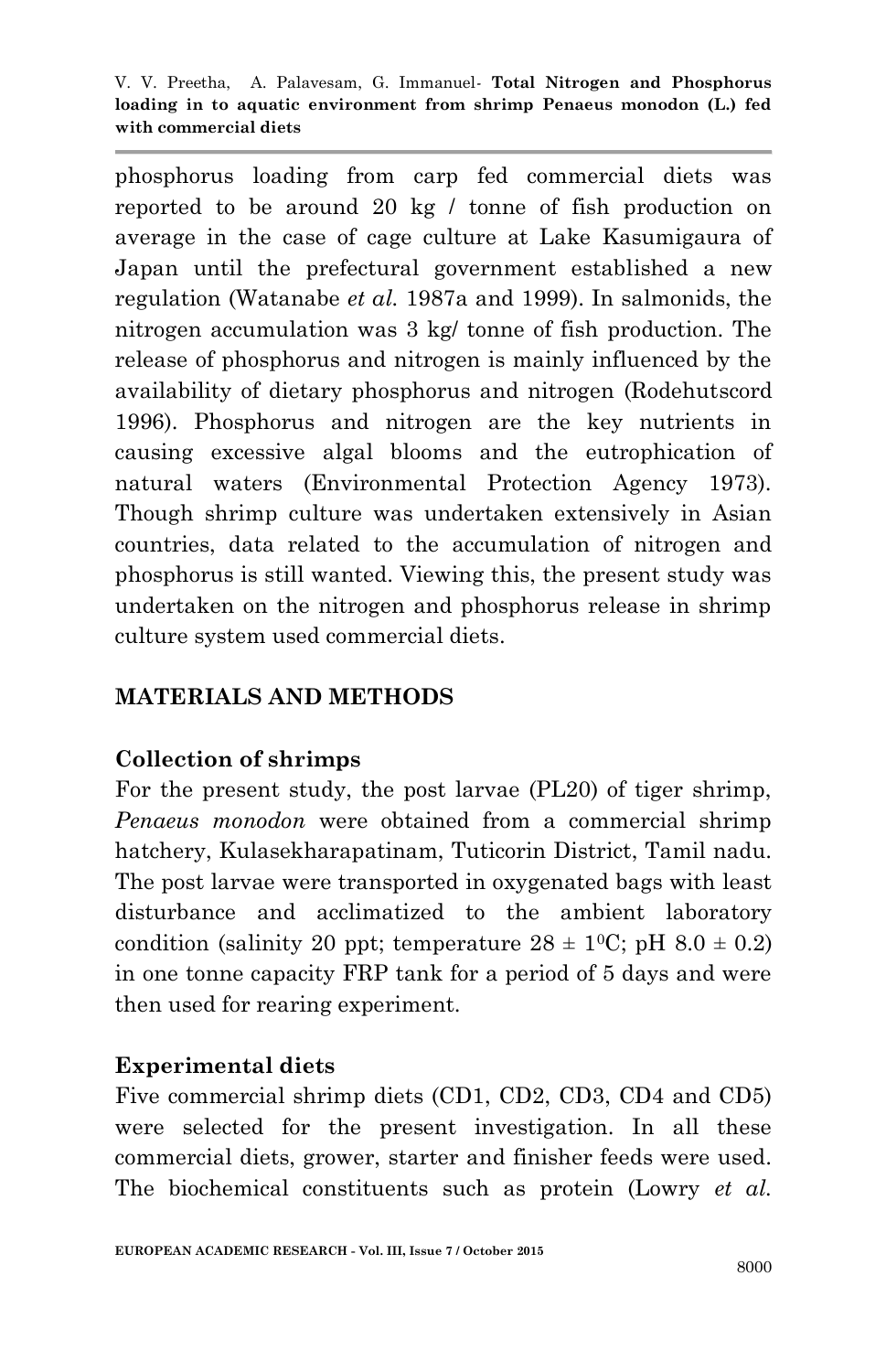1951), carbohydrate (Seifter *et al.* 1950), lipid (Folch *et al.* 1957) and total phosphorus (APHA 1985) contents of all the types of experimental diets were measured. For calculating nitrogen and phosphorus budget, the biochemical constituents of starter, grower, finisher feeds of the individual commercial diet was pooled together and the average value of the respective constituents was then taken. The energy density of the experimental diets was also estimated using PARR (Moline,USA) 1421 semi micro bomb calorimeter. Considering the protein and energy value of the particular diet, P: E ratio was calculated.

## **Feeding experiment**

Healthy shrimps (PL 25) having an average body weight of  $21.80 \pm 0.98$  mg were randomly distributed in 200 l capacity FRP tanks containing 150 l water having 20 ppt salinity at the density of 15 individuals/tank with well aeration in triplicate. The water temperature recorded was  $28 \pm 10^{\circ}$  and pH recorded was  $8.0 \pm 0.2$ . The shrimps were fed with different grades of experimental diets at *adlibitum* for 90 days i.e., starter feed for first 30 days, grower feed for second 30 days and finisher feed for third 30 days at the frequency of four times per day. The unfed remaining were collected prior to every feeding and dried in an oven at 800C. At the end of experiment, the animals were collected and weighed individually, sacrificed following the method of Maynard and Loosli (1962) and stored at -200C for further biochemical analysis. i. e., protein, carbohydrate, lipid and total phosphorus.

## *Growth responses*

The growth performance parameters such as, food consumption (g), growth (g), SGR (%) and FCR were estimated using the formula described by Mohanty (1997 and 1999).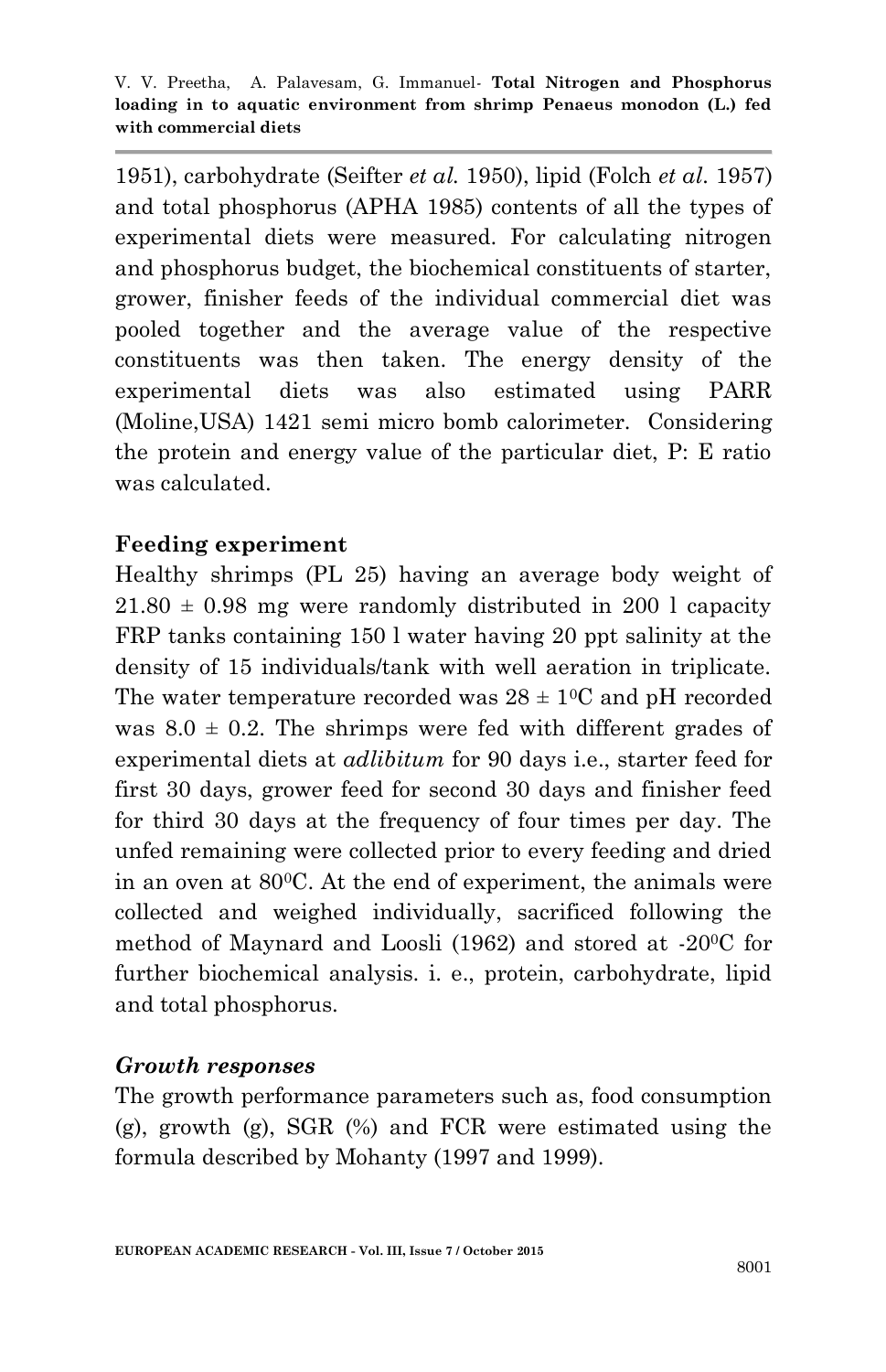#### *Nitrogen and phosphorus estimation*

The methods for analysis of phosphorus and nitrogen in the diets, carcass and their consumption, loss and retention rates were estimated using the formula described by Watanabe *et al.* (1987b) and Takeuchi *et al.* (1989). The results obtained in the present study were subjected to relevant statistical analysis following the method described by Zar (1974).

#### **RESULT**

| таяте т вносиснием сонвигаения от слрегинении атеия свт из сво |                                      |                   |                   |                   |                  |  |  |  |  |
|----------------------------------------------------------------|--------------------------------------|-------------------|-------------------|-------------------|------------------|--|--|--|--|
| <b>Biochemical</b>                                             | <b>Experimental commercial diets</b> |                   |                   |                   |                  |  |  |  |  |
| Constituents                                                   | CD1                                  | CD2               | CD <sub>3</sub>   | CD4               | CD5              |  |  |  |  |
| Protein (%)                                                    | $35.66 \pm 2.37$                     | $39.10 \pm 4.13$  | $39.93 \pm 4.10$  | $39.22 \pm 3.84$  | $40.50 \pm 3.91$ |  |  |  |  |
| Carbohydrate                                                   | $16.96 \pm 2.50$                     | $20.13 \pm 2.95$  | $19.12 \pm 2.54$  | $19.62 \pm 2.96$  | $18.35 \pm 2.51$ |  |  |  |  |
| (%)                                                            |                                      |                   |                   |                   |                  |  |  |  |  |
| Lipid $(\%)$                                                   | $9.23 \pm 1.14$                      | $10.77 \pm 1.43$  | $10.34 \pm 1.37$  | $9.8 \pm 1.48$    | $10.19 \pm 1.64$ |  |  |  |  |
| Phosphorus                                                     | 0.918<br>$\pm$                       | $0.716 \pm 0.026$ | $0.871 \pm 0.031$ | $0.821 \pm 0.028$ | 0.932<br>$\pm$   |  |  |  |  |
| (%)                                                            | 0.032                                |                   |                   |                   | 0.036            |  |  |  |  |
| Energy Ki $g^{-1}$                                             | $14.40 \pm 0.18$                     | $16.33 \pm 0.17$  | $16.16 \pm 0.16$  | $15.91 \pm 0.14$  | $16.12 \pm 0.19$ |  |  |  |  |
| Energy $P : E$<br>ratio                                        | 44.32                                | 43.52             | 39.85             | 39.45             | 39.95            |  |  |  |  |

**Table 1 Biochemical constituents of experimental diets CD1 to CD5**

Each value is a mean of triplicate samples  $(\pm SD)$ 

## **Experimental diets**

The percentage biochemical composition of the commercial diets (CD1 to CD5) under investigation is shown in Table 1. The protein content ranged from  $35.66 \pm 2.37$  to  $40.50 \pm 3.91$ %. The carbohydrate and lipid contents respectively ranged from 16.96  $\pm$  2.50 to 20.13  $\pm$  2.95% and from 9.23  $\pm$  1.14 to 10.77  $\pm$  1.43%. The phosphorus content varied between  $0.716 \pm 0.026$  to  $0.932 \pm 0.026$ 0.036%. The energy level of the five commercial diets was in between 14.40 and 16.33 KJ.g-1 . The P: E ratio of the experimental diets varied between 39.45 and 44.32.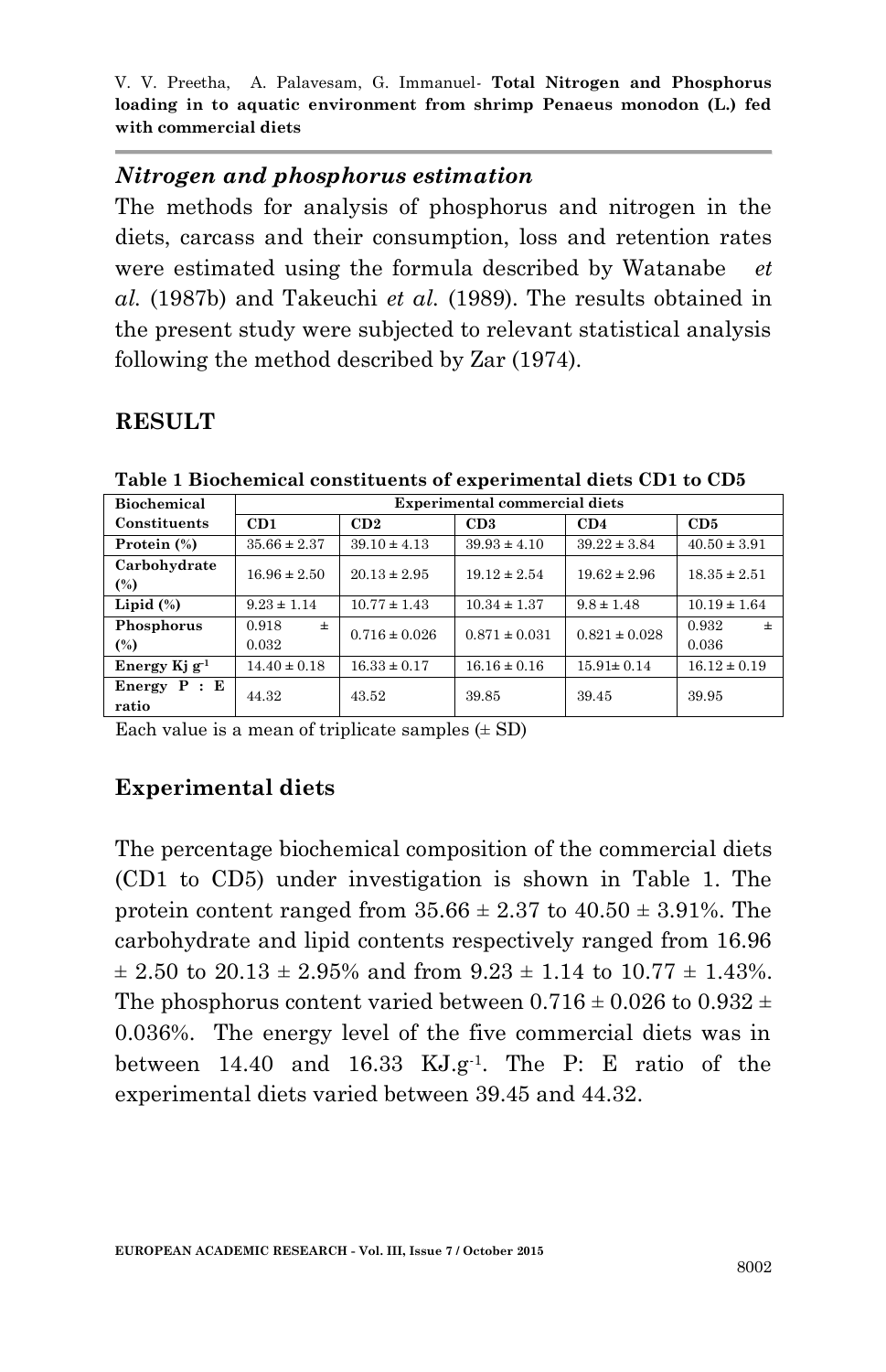| Performance  | <b>Commercial diets</b>      |                         |                               |                    |                               |  |  |  |  |
|--------------|------------------------------|-------------------------|-------------------------------|--------------------|-------------------------------|--|--|--|--|
| parameters   | CD1                          | CD2                     | CD3                           | CD4                | CD5                           |  |  |  |  |
| Initial      | $23.00 \pm 0.46$             | $20.00 \pm 0.41$        | $22.00 \pm 0.36$              | $22 \pm 0.25$      | $22.00 \pm 0.35$              |  |  |  |  |
| weight (mg)  |                              |                         |                               |                    |                               |  |  |  |  |
| Final weight | 4058.0<br>$\pm$              | 5538.0<br>$\pm$         | 5468.0<br>$\pm$               | 5284.0<br>$\pm$    | $6069.0 \pm 79.86$            |  |  |  |  |
| (mg)         | 73.33                        | 82.82                   | 68.78                         | 86.92              |                               |  |  |  |  |
| Consumption  | $6.96 \pm 0.25$              | $8.81 \pm 0.31$         | $7.38 \pm 0.27$               | $7.40 \pm 0.24$    | $7.77 \pm 0.26$               |  |  |  |  |
| (g)          |                              |                         |                               |                    |                               |  |  |  |  |
| FCR          | $1.70 \pm 0.06^{\rm a}$      | $1.59 \pm 0.04^{\rm a}$ | $1.35 \pm 0.02$ <sup>ba</sup> | $1.40 \pm 0.07$ bc | $1.28 \pm 0.02$ bed           |  |  |  |  |
| $SGR$ $(*)$  | $5.75 \pm 0.24$ <sup>a</sup> | $6.25 \pm 0.32^{\rm b}$ | $6.13 \pm 0.34$ cb            | $6.09 0.24$ bac    | $6.25 \pm 0.20$ <sup>bc</sup> |  |  |  |  |

**Table 2 Growth performance of** *P. monodon* **fed with commercial diets (CD1 to CD5) .**

Each value is a mean of triplicate samples  $(\pm SD)$ 

Rows with different alphabets are statistically significant (P<0.05: SNK test)

#### **Growth performance**

During the 90 days of the culture period, the growth performance parameters of *P. monodon* showed marked variation. The final weight of *P. monodon* fed on CD5 diet showed the maximum  $(6069.0 \pm 79.86 \text{ mg})$  against the minimum weight  $(4058.00 \pm 73.33 \text{ mg})$  recorded in CD1 diet fed group. Shrimps fed with other three commercial diets (CD2, CD3 and CD4) displayed more or less a uniform growth performance. Food consumption of *P. monodon* fed on commercial diets had similar trend except CD2 diet fed group, where a higher consumption was recorded  $(8.81 \pm 0.31)$ . The specific growth rate was low in *P. monodon* fed on CD1 diet  $(5.75 \pm 0.24 \%)$  and high in CD2 and CD5 diets fed groups (6.25% each). The variation between SGR of all the dietary groups was statistically significant (P<0.05). Likewise, the FCR value of *P. monodon* fed on CD5 diet was better  $(1.28 \pm 0.02)$ ; whereas, it was poor  $(1.70 \pm 0.06)$  in CD1 diet fed shrimps and the variation between all the groups was statistically significant (P<0.05) (Table 2).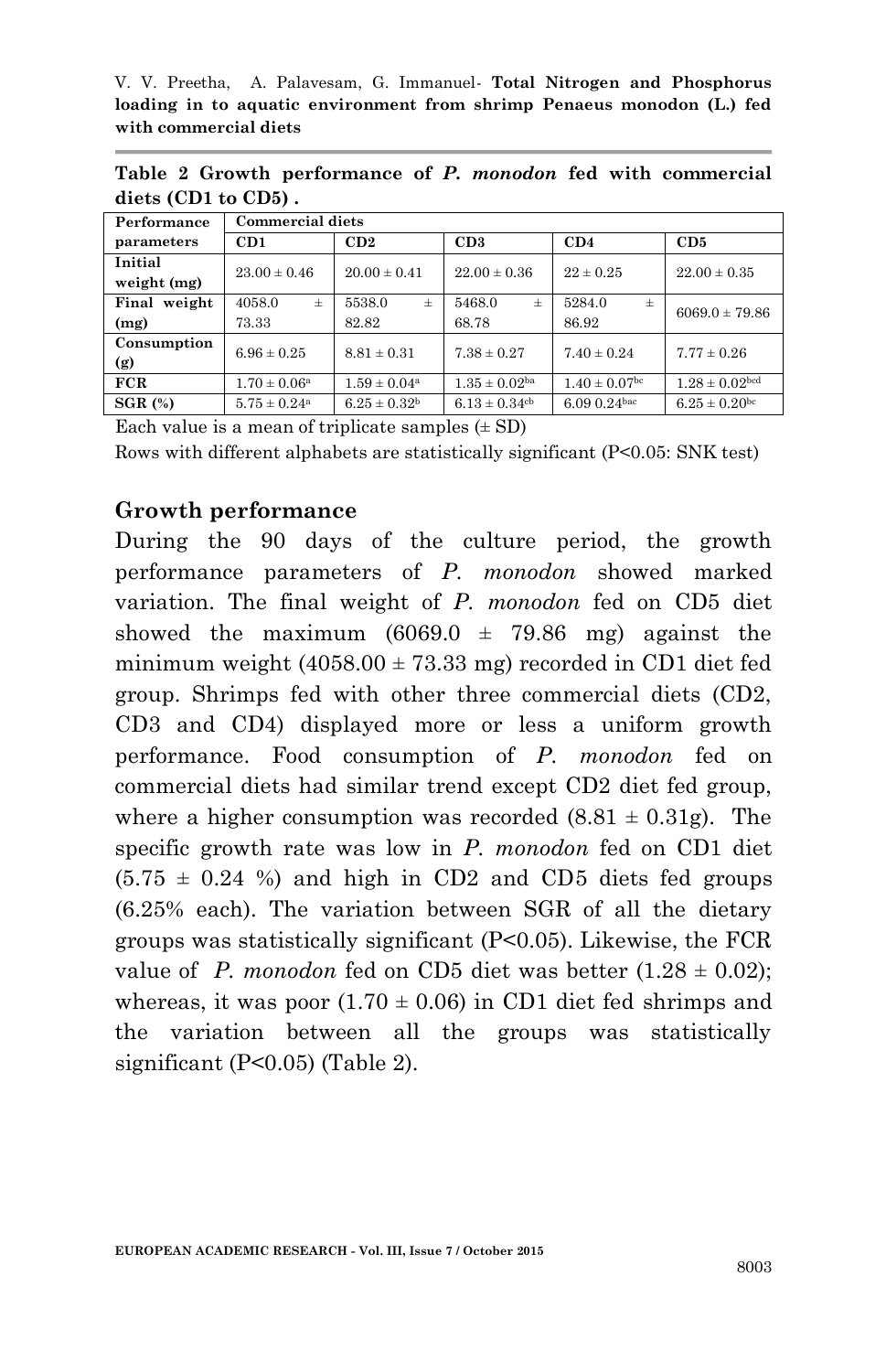**Fig. 1 Variation in carcass biochemical constituents of** *P. monodon*  **fed with commercial diets (CD1 to CD5)**



#### **Shrimp whole body composition**

The percentage dry weight biochemical composition of the whole body of shrimp fed with CD1 to CD5 diets are shown in Fig (1). Maximum carcass protein value was noticed in CD2  $(8.81\pm 0.14\%)$  diet fed shrimps against the minimum value of  $7.06 \pm 0.16\%$  in CD1 diet fed group. The carbohydrate and lipid contents showed no marked variation and these values were ranged from  $3.06 \pm 0.06$  to  $3.71 \pm 0.05\%$  and  $1.55 \pm 0.03$  to 1.93 ± 0.04% . Likewise the total phosphorus content did not vary much and it ranged from  $0.481 \pm 0.007$  to  $0.589 \pm 0.004$  %.

**Table 3 Nitrogen metabolism of** *P. monodon* **fed with commercial diets (CD1 to CD5).**

|                       |                | <b>Biomass</b> | Shrimp                           | Nitrogen                  | Nitrogen retention          |                                     |                                 |  |
|-----------------------|----------------|----------------|----------------------------------|---------------------------|-----------------------------|-------------------------------------|---------------------------------|--|
| Experimental<br>diets | Initial<br>(g) | Final<br>(g)   | nitrogen<br>(%<br>wet<br>weight) | gain<br>retention<br>(mg) | Amount<br>of<br>feed<br>(g) | Feed<br>nitrogen<br>(mg/100)<br>mg) | Nitrogen<br>consumed<br>(mg)    |  |
| CD1                   | 23.00<br>$\pm$ | 4.06<br>$+$    | 5.25<br>$+$                      | 212.63<br>$+a$            | 6.90<br>$+$                 | 5.71<br>$\pm$                       | 397.42<br>$\pm$                 |  |
|                       | 0.46           | 73.33          | 0.13                             | 6.80                      | 0.25                        | 0.18                                | 13.92 <sup>a</sup>              |  |
| CD2                   | 20.00<br>$\pm$ | 5.54<br>$\pm$  | 6.56<br>$\pm$                    | $363.29 + b$              | 8.81<br>$\pm$               | 6.26<br>$\pm$                       | 551.15<br>$\pm$                 |  |
|                       | 0.41           | 82.82          | 0.17                             | 7.98                      | 0.31                        | 0.24                                | 18.79 <sup>b</sup>              |  |
| CD3                   | 22.00<br>$+$   | 5.47<br>$+$    | 5.36<br>$+$                      | 293.08<br>$+c$            | 7.38<br>$+$                 | 6.39<br>$+$                         | $471.51 \pm 14.63$ c            |  |
|                       | 0.36           | 68.78          | 0.14                             | 5.89                      | 0.27                        | 0.20                                |                                 |  |
| CD4                   | 22.00<br>$+$   | 5.28<br>$+$    | 6.44<br>$+$                      | $340.29\pm$ <sup>d</sup>  | 7.40<br>$+$                 | 6.28<br>$+$                         | 464.35<br>$+$                   |  |
|                       | 0.25           | 86.92          | 0.18                             | 6.82                      | 0.24                        | 0.34                                | 12.76 <sup>d</sup>              |  |
| CD5                   | 22.00<br>$+$   | 6.07<br>$+$    | 5.60<br>$+$                      | $339.86\pm d$             | 7.77<br>$\pm$               | 6.44                                | $503.50 \pm 16.62$ <sup>e</sup> |  |
|                       | 0.35           | 79.86          | 0.15                             | 5.86                      | 0.26                        | $\pm 0.26$                          |                                 |  |

Each value is a mean of triplicate samples  $(\pm SD)$ 

Values in a column with different alphabets are statistically significant (P<0.05: SNK test)

**EUROPEAN ACADEMIC RESEARCH - Vol. III, Issue 7 / October 2015**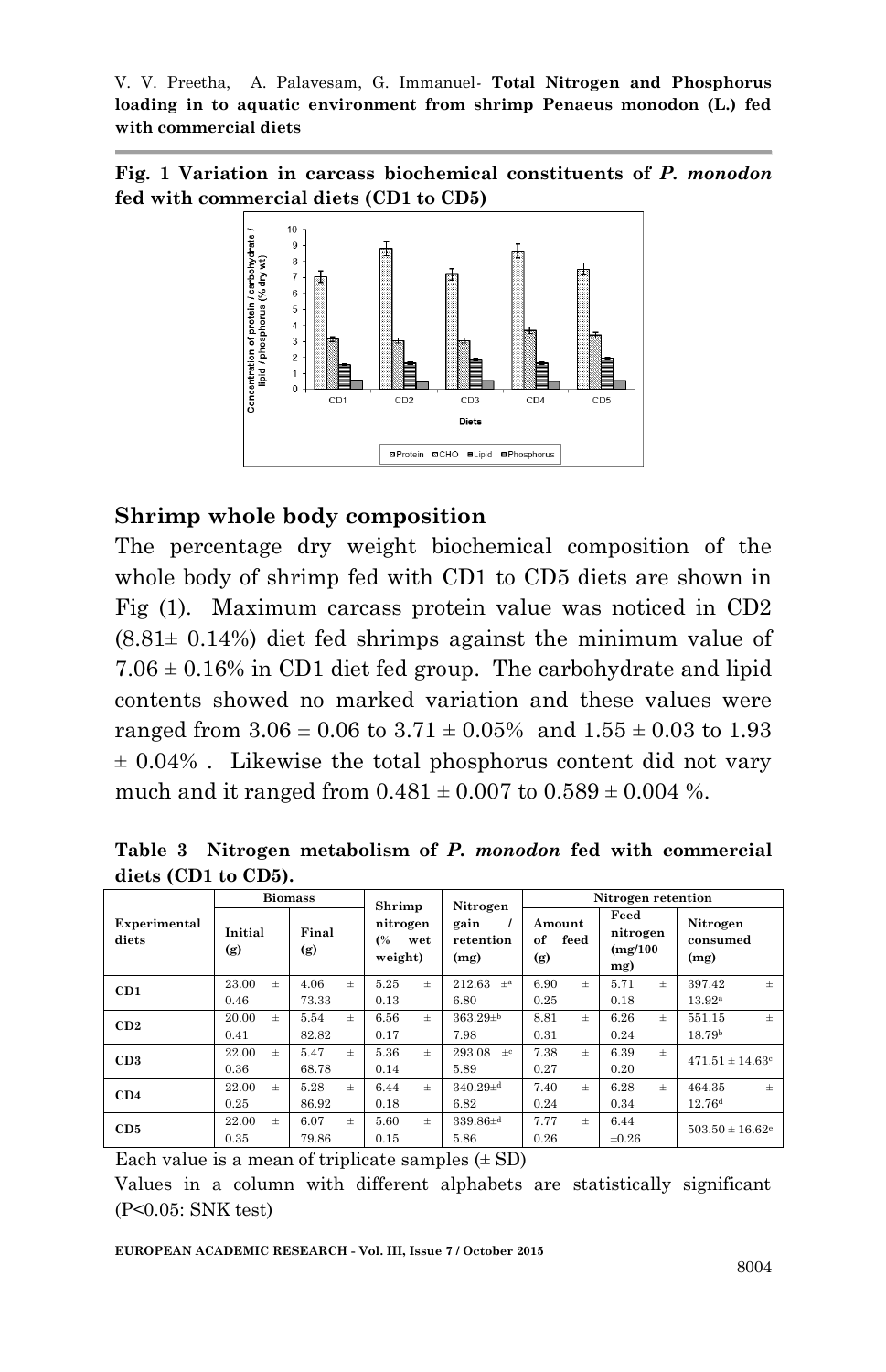**Table 4 Nitrogen retention / loss of** *P. monodon* **fed with commercial diets (CD1 to CD5)** 

| Experimental<br>diets | Nitrogen<br>retention as %<br>of feed | Total<br>nitrogen<br>loss(mg)  | Nitrogen loss $/g$<br>shrimp<br>of<br>produced (mg g<br>$\mathbf{1}$ | Nitrogen loss /<br>feed<br>оf<br>g<br>consumed<br>$(mg g^{-1})$ |
|-----------------------|---------------------------------------|--------------------------------|----------------------------------------------------------------------|-----------------------------------------------------------------|
| CD1                   | $53.81 \pm 1.39$                      | $184.79 \pm 4.42^a$            | $45.54 \pm 1.18^{\circ}$                                             | $26.55 \pm 0.48^{\circ}$                                        |
| CD2                   | $66.08 \pm 1.46$                      | $187.86 \pm 5.68^{\circ}$      | $33.92 \pm 1.24^b$                                                   | $21.32 \pm 0.62^{\rm b}$                                        |
| CD3                   | $62.37 \pm 1.52$                      | $178.43 \pm 4.74$ <sup>b</sup> | $32.63 \pm 0.97$ <sup>b</sup>                                        | $24.18 \pm 0.73$ <sup>c</sup>                                   |
| CD4                   | $72.52 \pm 1.71$                      | $124.06 \pm 2.86^{\circ}$      | $23.48 \pm 0.76^{\circ}$                                             | $16.76 \pm 0.31$ <sup>d</sup>                                   |
| CD5                   | $67.26 \pm 1.92$                      | $163.64 \pm 3.24$ <sup>d</sup> | $26.96 \pm 0.82$ <sup>d</sup>                                        | $21.06 \pm 0.36$ <sup>b</sup>                                   |

Each value is a mean of triplicate samples  $(\pm SD)$ 

Values in a column with different alphabets are statistically significant  $(P<0.05)$ 

|  | Table 5 Phosphorus metabolism of P. monodon fed with commercial |  |  |  |  |
|--|-----------------------------------------------------------------|--|--|--|--|
|  | $\text{diets (CD1 to CD5)}$                                     |  |  |  |  |

|                              | <b>Biomass</b>  |               | Shrimp                             | Phosphorus                | Phosphorus retention      |                                       |                                |  |
|------------------------------|-----------------|---------------|------------------------------------|---------------------------|---------------------------|---------------------------------------|--------------------------------|--|
| Experimental<br><b>Diets</b> | Initial<br>(mg) | Final<br>(mg) | phosphorus<br>(%<br>wet<br>weight) | gain<br>retention<br>(mg) | Amount<br>of feed<br>(mg) | Feed<br>phosphorus<br>(mg/100)<br>mg) | Phosphorus<br>consumed<br>(mg) |  |
| CD1                          | 23.00           | $406 \pm$     | $0.589 \pm 0.015$                  | $23.910+$ <sup>a</sup>    | 6.90<br>$\pm$             | $0.918 \pm 0.034$                     | $63.893\pm$                    |  |
|                              | $\pm 0.46$      | 73.33         |                                    | 0.741                     | 0.25                      |                                       | $1.406^{\rm a}$                |  |
| CD2                          | 20.00           | $554 \pm$     | $0.482 \pm 0.011$                  | $26.671 + b$              | 8.81<br>$\pm$             | $0.716 \pm 0.030$                     | $63.106 \pm$                   |  |
|                              | $\pm 0.41$      | 82.82         |                                    | 0.872                     | 0.31                      |                                       | $1.578$ <sup>a</sup>           |  |
| CD3                          | 22.00           | $547 \pm$     | $0.533\pm$                         | $29.139 + c$              | 7.38<br>$\pm$             | $0.871 \pm 0.042$                     | $64.280+$                      |  |
|                              | $\pm 0.36$      | 68.78         | 0.016                              | 0.640                     | 0.27                      |                                       | 1.221a                         |  |
| CD4                          | 22.00           | $528 \pm$     | $0.524+$                           | $27.709 +$ d              | 7.40<br>$\pm$             | $0.821 \pm 0.045$                     | $60.754\pm$                    |  |
|                              | $\pm 0.25$      | 86.92         | 0.014                              | 0.859                     | 0.28                      |                                       | 1.519 <sup>b</sup>             |  |
| CD5                          | 22.00           | $607 \pm$     | $0.561 \pm$                        | $34.059 + e$              | 7.77<br>$\pm$             | $0.932 \pm 0.050$                     | $72.447\pm$                    |  |
|                              | $\pm 0.35$      | 79.86         | 0.013                              | 0.851                     | 0.26                      |                                       | 1.817c                         |  |

Each value is a mean of triplicate samples  $(\pm SD)$ 

Values in a column with different alphabets are statistically significant (P<0.05: SNK test)

**Table 6 Phosphorus retention / loss of** *P. monodon* **fed with commercial diets (CD1 to CD5)** 

| Experimental<br>diets | Phosphorus<br>retention as % of<br>feed | Total phosphorus<br>loss(mg) | Phosphorus loss /<br>shrimp<br>of<br>g<br>produced<br>$(mg g^{-1})$ | Phosphorus loss<br>feed<br>of<br>g<br>consumed<br>$(mg g-1)$ |
|-----------------------|-----------------------------------------|------------------------------|---------------------------------------------------------------------|--------------------------------------------------------------|
| CD1                   | $37.26 \pm 0.90$                        | $39.983 \pm 0.946$           | $9.853 \pm 0.256$                                                   | $5.745 \pm 0.149$                                            |
| CD2                   | $41.97 \pm 0.98$                        | $36.437 \pm 0.172$           | $6.579 \pm 0.144$                                                   | $4.136 \pm a 0.130$                                          |
| CD3                   | $44.90 \pm 1.02$                        | $35.141 \pm b$ 0.984         | $6.427 \pm 0.138$                                                   | $4.762 \pm 0.136$                                            |
| CD4                   | $45.04 \pm 1.21$                        | $33.045 \pm 1.062$           | $6.254 \pm 0.140$                                                   | 4.466 $\pm$ bc 0.142                                         |
| CD5                   | $46.74 \pm 0.86$                        | $38.388 \pm a \cdot d$ 1.216 | $6.325 \pm 0.170$                                                   | $4.941 \pm 0.128$                                            |

Each value is a mean of triplicate samples  $(\pm SD)$ 

Values in a column with different alphabets are statistically significant (P<0.05: SNK test).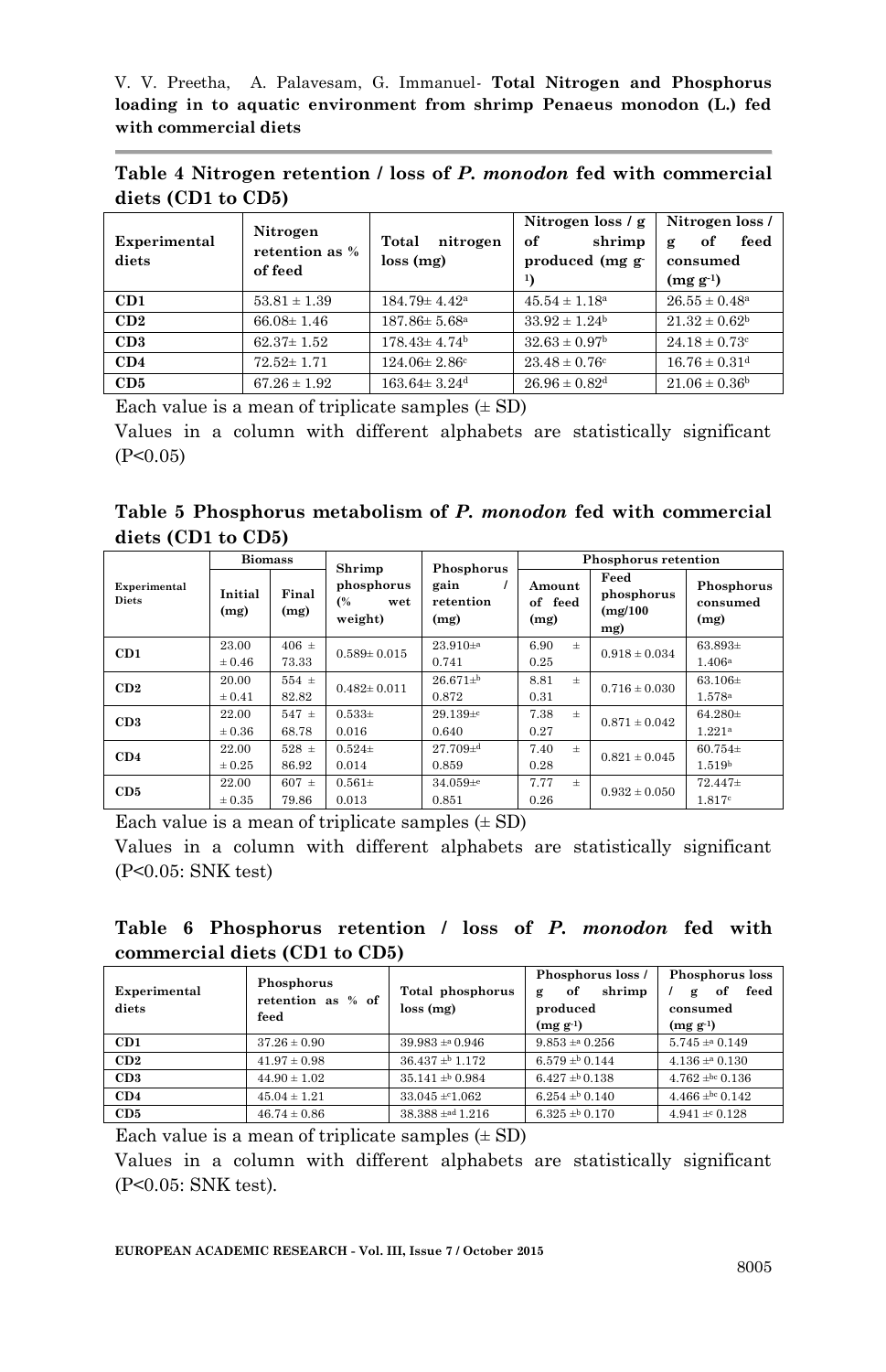#### **Retention of nitrogen and phosphorus**

Nitrogen and phosphorus consumption, gain and retention of *P. monodon* fed on experimental diets were showed marked variations (Tables 3, 4, 5 and 6). Nitrogen consumption of *P. monodon* was high in CD2  $(551.15 \pm 18.79 \text{ mg})$  diet fed shrimps. The nitrogen gain of *P. monodon* also exhibited a maximum  $(363.29 \pm 7.98 \text{ mg})$  in CD2 diet fed group and the variation between different diets fed groups was statistically significant (P<0.05) except CD4 and CD5 diet fed shrimps. Nitrogen retention of *P. monodon* as percentage of feed nitrogen was varied from  $53.81 \pm 1.39$  to  $72.52 \pm 1.71$ %. The CD2 diet fed *P. monodon* showed the highest total nitrogen loss  $(187.86 \pm$ 5.68%) against CD4 diet fed shrimps which were registered the low nitrogen loss  $(124.06 \pm 2.86 \%)$ . The variation in total nitrogen loss of *P. monodon* fed CD1 to CD5 diets was statistically significant (P<0.05). The nitrogen loss per gram of shrimp produced was high in CD1diet fed *P.monodon* (45.54 ± 1.18 mg g-1 ), followed by other diets fed shrimps. The nitrogen loss per gram of feed consumed was minimum  $(16.76 \pm 0.31 \text{ mg})$  $g^{-1}$ ) in CD4 diet fed group against the maximum of  $26.55 \pm 0.48$ mg g-1 for CD1 diet fed shrimp.

Phosphorus consumption of *P. monodon* fed with experimental diets showed more or less similar values except CD5 diet fed group  $(72.44 \pm 1.817 \text{ mg})$ . The phosphorus gain / retention of *P. monodon* was also high  $(34.05 \pm 0.85 \text{ mg})$  in CD5 diet fed group than other diets fed groups. The phosphorus retention as percentage of feed phosphorus had ranged from  $37.26 \pm 0.90$  to  $46.74 \pm 0.86\%$ . Total phosphorus loss was high  $(39.98 \pm 0.94 \text{ mg})$  in CD1 diet fed group; whereas, it was in between  $33.045 \pm 1.06$  and  $38.388 \pm 1.216$  mg. Phosphorus loss per gram of shrimp produced was ranged from  $6.254 \pm 0.140$  to  $9.85 \pm 0.256$  mg g<sup>-1</sup> and phosphorous loss/g of feed consumed was high in CD1 diet  $(5.74 \pm 0.149 \text{ mg g}^{-1})$  fed group. More or less similar values were noticed in other diets fed groups.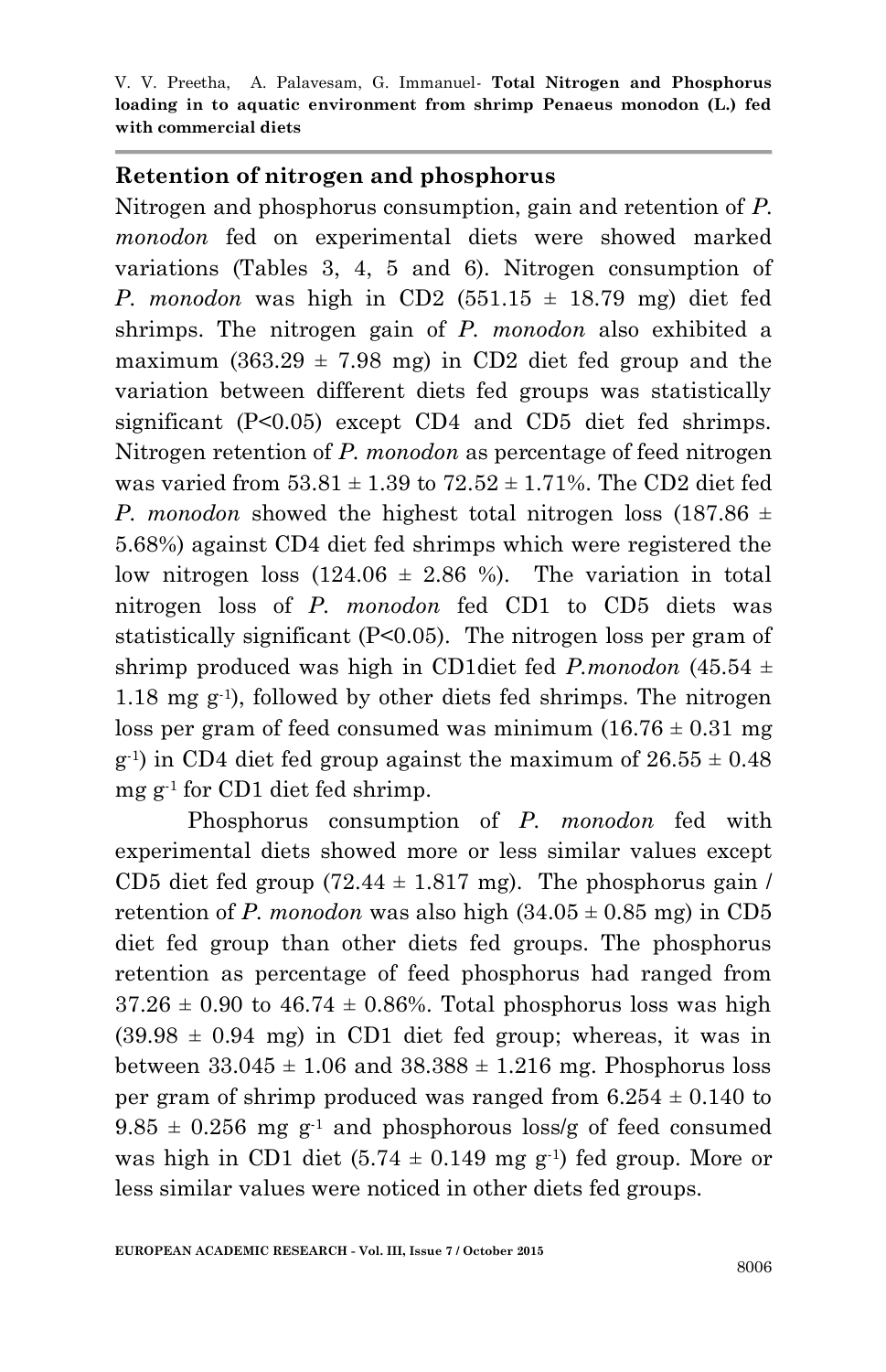**Fig. 2** Total phosphorus and nitrogen loading (kg t<sup>-1</sup>) shrimp production) of *P. monodon* fed with commercial diets (CD1 to  $CD5$ 



Each value is a mean of triplicate samples  $(\pm SD)$ 

Values superscripted in a similar type of bar with different alphabets except CD1 diet, others are statistically significant (P<0.05: SNK test).

#### **Nitrogen and phosphorus loading**

Based upon nitrogen and phosphorus retention and shrimp production, total nitrogen and phosphorus loading were calculated for *P. monodon* fed on CD1 to CD5 diets. Total phosphorus loading was varied much in between CD1 to CD5 diets fed shrimps and it ranged from  $6.25$  to  $9.85$  kg t<sup>-1</sup> shrimp production. Except CD1 diet, the variation in total phosphorus loading between other diets fed groups (CD2 to CD5) was not statistically significant  $(P > 0.05)$ . The total nitrogen loading was also differed much and it ranged from  $23.48$  to  $45.54$  kg t<sup>-1</sup> shrimp production. Multiple comparison of mean total nitrogen loading based on shrimp production indicated that, except between CD2 and CD3 diets, the variation between other diets was statistically significant (P<0.05) (Fig 2).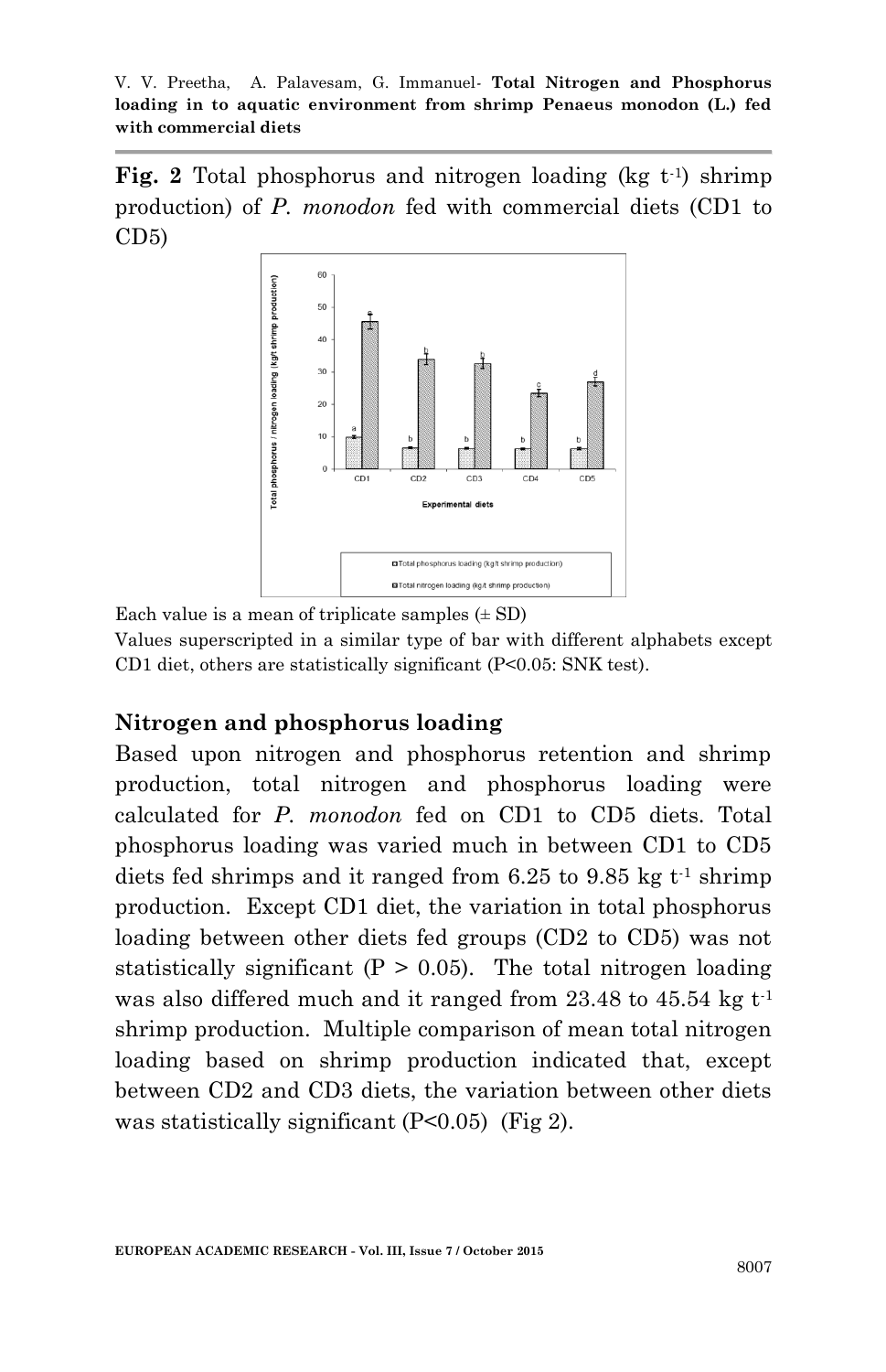### **DISCUSSION**

The growth response of *P. monodon* fed on CD1 diet was low when compared to those shrimp fed on CD2 to CD4 diets. Shrimps fed on CD5 diet showed the highest growth performance (6.069 mg). The FCR and SGR values recorded in CD5 diet fed shrimps were 1.28 and 6.24% respectively. Shrimps received CD1 to CD5 diets, the FCR and SGR values did not vary much and ranged from 1.28 to 1.70 and 5.75 to 6.25% respectively. The variation in growth responses of *P. monodon* fed on commercial diets may be attributed to the difference in concentration and availability of nutrients in the commercial diets. Watanabe *et al.* (1999) reported that the quality of commercial diets which are being used for carp production was largely fluctuated among the feed manufacturers.

The total nitrogen loss was higher  $(187.86 \pm 5.68 \text{ mg})$  in CD2 diet fed group, but it was lower  $(124.06 \pm 2.86 \text{ mg})$  in CD4 diet fed group. The higher nitrogen loss per gram shrimp produced  $(45.54 \pm 1.18 \text{ mg g}^{-1})$  and also per gram of feed consumed  $(26.55 \pm 0.73 \text{ mg g}^{-1})$  registered in *P. monodon* fed on CD1 diet may also attributed to the inclusion of different protein sources in commercial diets.

In the present study, the total nitrogen loading of *P. monodon* fed on CD1 to CD5 diets based on shrimp production was varied between 23.48 to  $45.54 \text{ kg}$  t<sup>-1</sup> shrimp produced. This may be deviation/attribution to the nature of the commercial diets. This result is in consistent with the earlier report of Satoh *et al.* (1997) on rainbow trout. Watanabe and Ohta (1995) also reported that the protein quality of diets affected the nitrogen output into the water environment by altering the protein rate of carp and rainbow trout.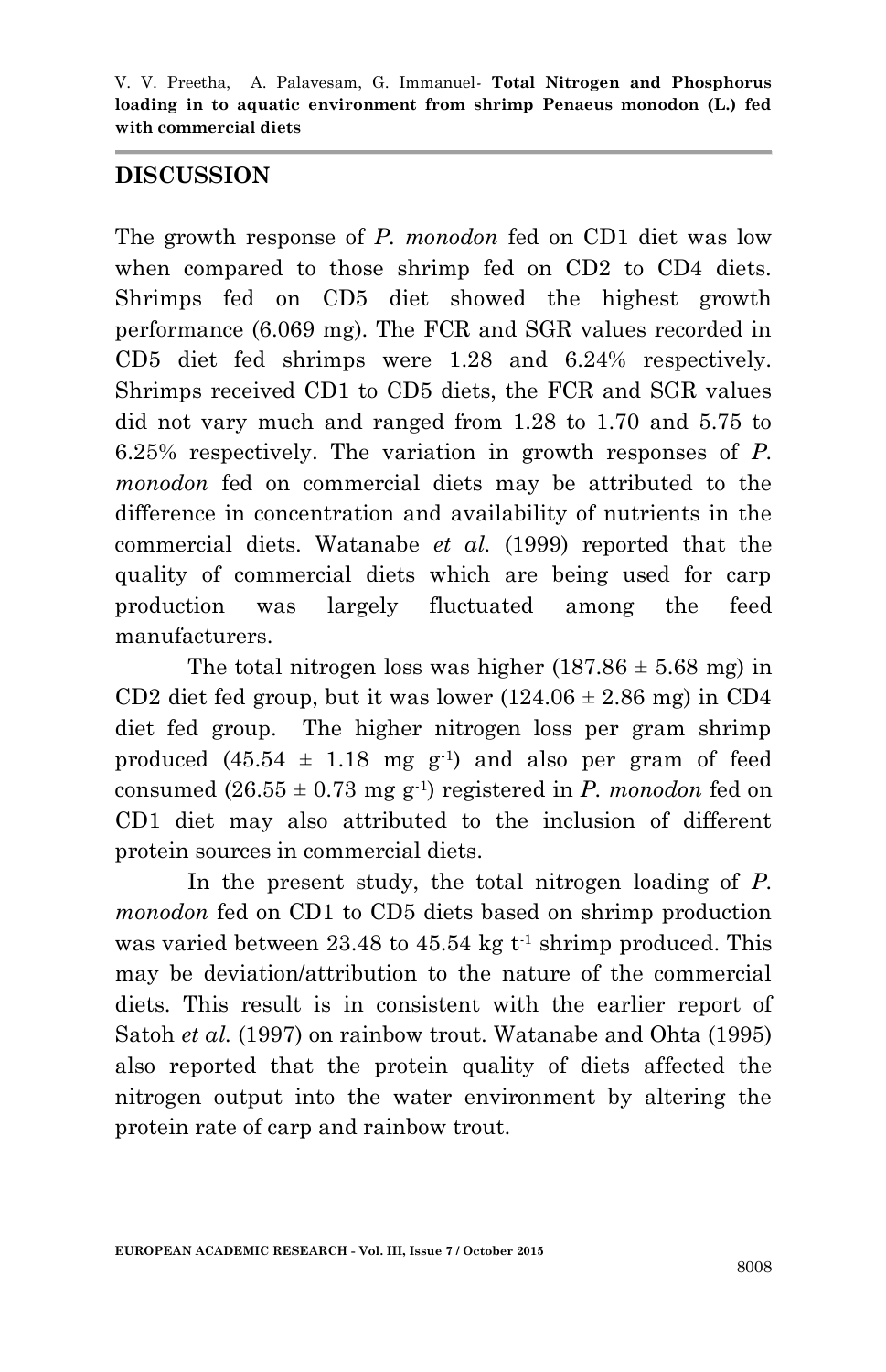The phosphorus consumption and retention of *P. monodon* fed on CD1 to CD5 diets established a higher value (72.45± 1.817 and  $34.06 \pm 0.85$  mg) in CD5 diet fed group, followed by other diets fed groups. Watanabe *et al.* (1999) reported that the difference in phosphorus absorption rate among the commercial diets might have resulted from the difference of phosphorus compounds supplemented in the diets in terms of mono or dibasic phosphorus. In the present study, *P. monodon* retained 37.42 to 47.01% of consumed phosphorus in the body. The variation in phosphorus retention as percentage of phosphorus consumed by *P. monodon* may be due to the variation in concentration of available phosphorus in diets. Chester *et al*. (1969) and Lall (1991) reported that 63 to 93% of absorbed phosphorus may retained in the fish body and the other parts might be excreted against into the digestive tract as observed in mammals or excreted through gills and urine.

Despite little variation in phosphorus retention as percentage of feed phosphorus, its loading based on shrimp production varied much in between shrimps fed on CD1 to CD5 diets (9.85 to 6.33 kg/t). Chester *et al.* (1969), Persson (1988), Takeuchi (1988), Weisman *et al.* (1988), Lall (1991), Roberto and Grahame (1996) were reported that observed difference in phosphorus loading might be originated from a loss of absorbed phosphorus through renal or gill excretion. In accordance with their results, in the present study, *P. monodon* utilized the absorbed phosphorus at varying range and resulted in significant variation  $(P < 0.05)$  in total phosphorus loading. This also implied that in addition to variation in dietary protein, the other macronutrients interactions including the interacting effect of dietary energy may also be responsible for the loading of dietary phosphorus in the environment. This said interaction effect also holds good for the loading of dietary nitrogen in the aquafarm environment. Further experiments will be needed to clarify the interacting effect of dietary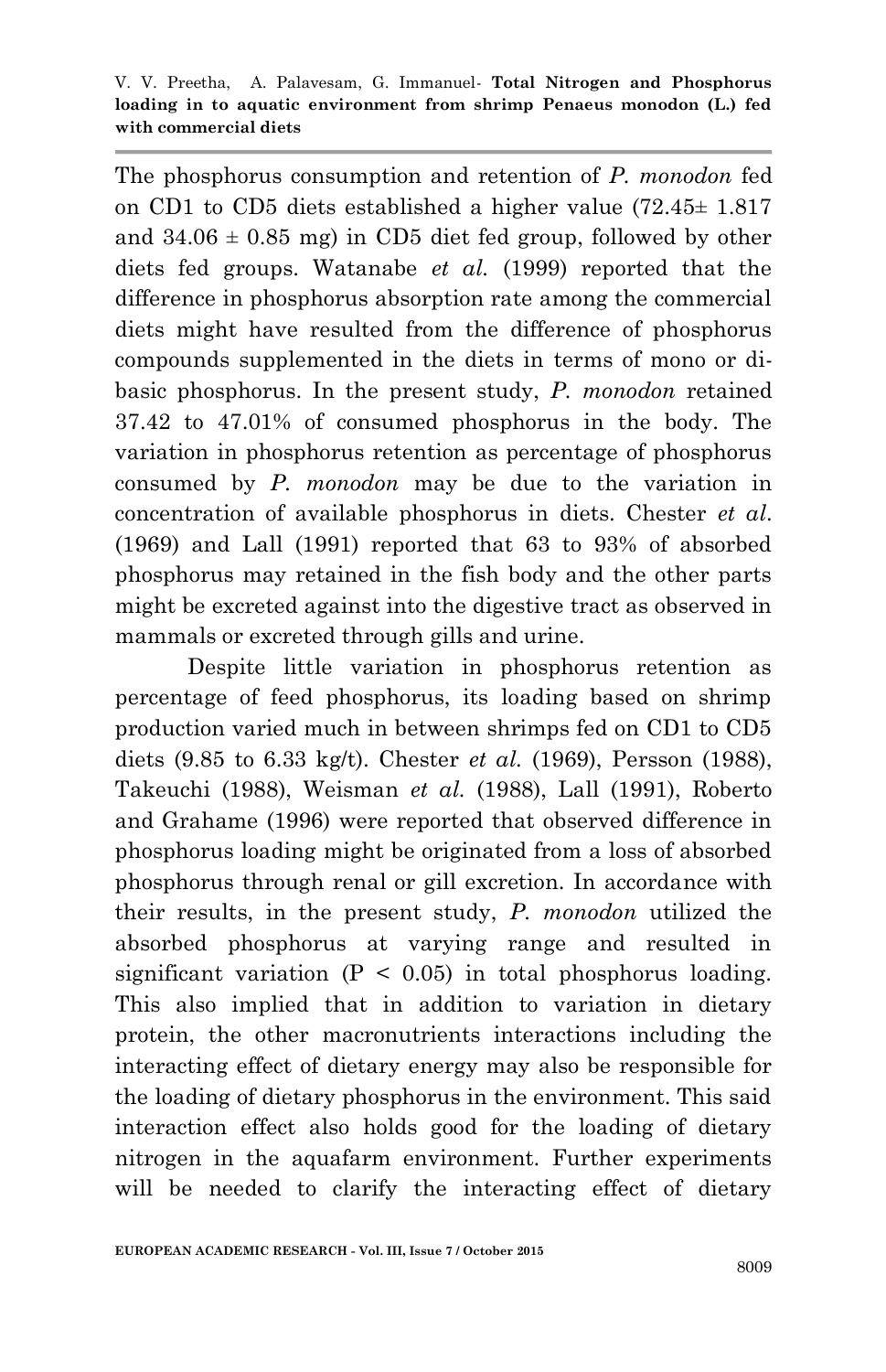macronutrients and also dietary energy density and macronutrients on phosphorus and nitrogen loading in the shrimp culture ponds.

#### **REFERENCES**

- APHA. 1995. Standard methods for the examination of water and waste water. American Public Health Association, American Water Works Association and Water Pollution Control Federation, Washington, DC, U.S.A.
- Brito L.O., Costa W.M., and Olivera A. 2010. Water quality in Litopenaeus vannamei nurseries using different fertilization strategies. *World Aquaculture*. 41, 3, 22-25.
- Chester, I. J., Chan, D.K.O. & Rankin, J.C. 1969. Renal function in the European eel (*Anguilla anguilla* L.) Effects of caudal neurosecretary system, corpuscles of stannous, neurophy physial peptides and vaso active substances. *Journal of Endocrinology.* **43,** 21 – 31.
- Environmental Protection Agency. 1973. Pollution as a result of fish culture activities. USAEP, EPA-R3-73-009 WAshington, DC, USA.
- FAO. 2004. FAO Fisheries Department Fishery Information, Data and Statistics Unit. Fishstat plus: Universal software for fishery statistical time series. Aquaculture production quantities 1950 -2002; Aquaculture production values 1984-2002; Capture production 1950 – 2002; Commodities production and trade 1950- 2002; Total production 1970-2002,Vers. 2.30 (www.fao.org).
- Folch, J., Lees, M. & Sloane Stanley, G.H. 1957. A simple method for the isolation and purification of total lipids from animal tissues. *Journal of Biological Chemistry:* **226**, 497-509.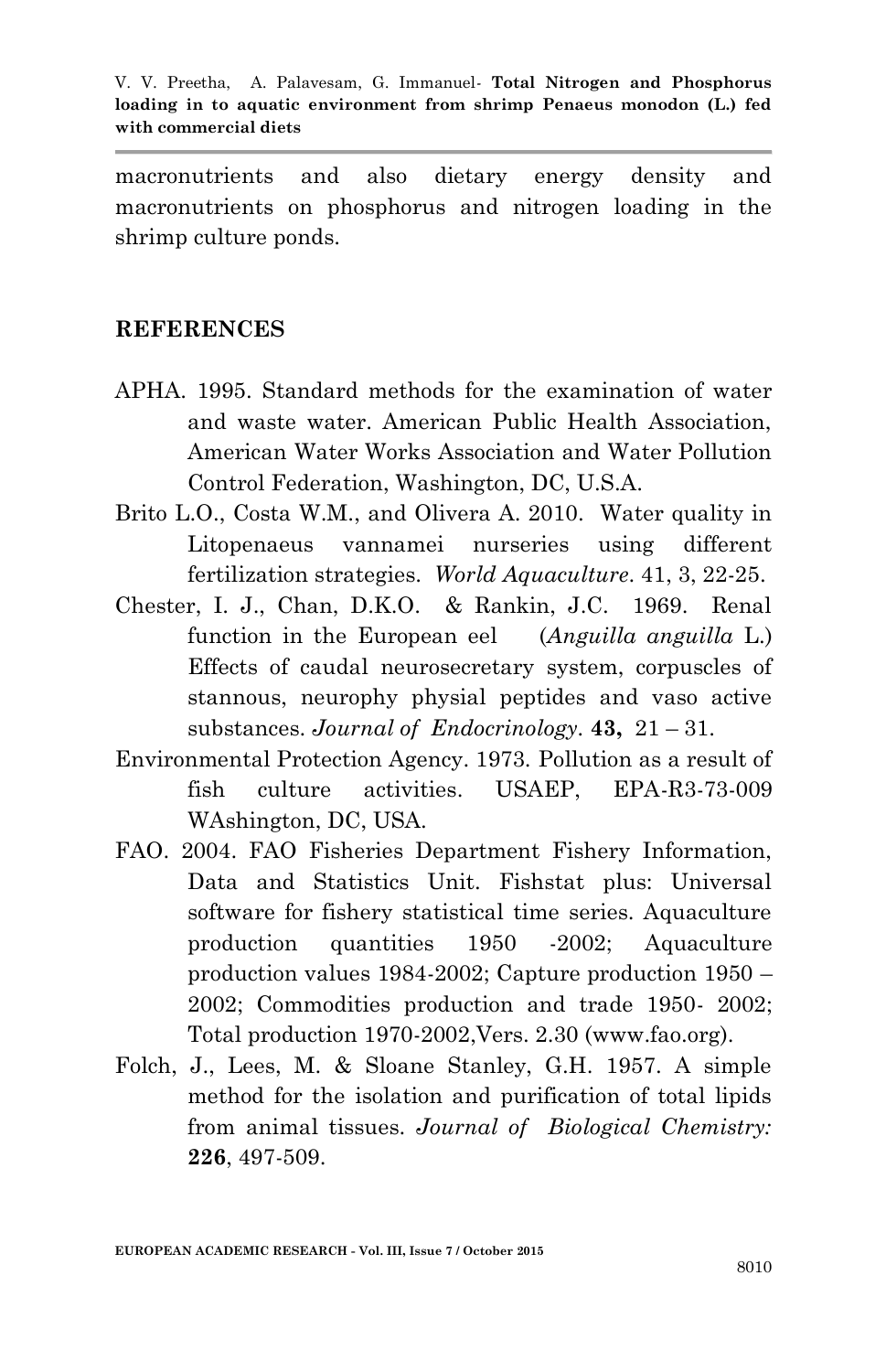V. V. Preetha, A. Palavesam, G. Immanuel*-* **Total Nitrogen and Phosphorus loading in to aquatic environment from shrimp Penaeus monodon (L.) fed with commercial diets**

- Lall, S. P. 1991. Digestibility, metabolism and excretion of dietary phosphorus in fish. In : Proceedings of the First International Symposium on Nutritional Strategies in Management of Aquaculture Waste (Cowey, C. B. and Cho, C. Y. Eds.),  $21 - 35$ . University of Guelph, Guelph, Ontario, Canada.
- Lowry, O.H., Rosebrough, N.J., Farr, A.L. & Randall, R.T. 1951. Protein measurement with folin phenol reagent. *Journal of Biological Chemistry:* **193,** 263-273.
- Maia, E.P., Brito L.O., and Olivera A. 2011. Brazilian shrimp farms for *Litopenaeus vannamei* with partial and total recirculation systems. *Int.J.Aqu.Sci*; 2 (1): 16-27.
- Maynard, A.L. & Loosli, K.C. 1962. *Animal nutrition*, Mcgrawhill, Newyork, pp.553.
- Mohanty, P. 1997. studies on scientific management of semiintensive culture of black tiger shrimp, *Penaeus monodon* at Balasore-Bhadrak coast of Orissa state (India).Ph.D. Dissertation.
- Mohanty, P. 1999. Growth performance of *Penaeus monodon* at different stocking density. *Journal of Inland Fishery Society of India* : **3**, 31-36
- Perssone, G. 1988. Relationships between feed, productivity and pollution in the farming of large rainbow trout (*Salmo gairnderi*) Swedish Environmental Protection Agency, Stockholm, pm 3534, pp. 48.
- Roberto, G. R. & Grahame, H.H. 1996. Phosphorus fractionation and mobility in the food and faeces of hatchery reared rainbow trout (*Onchorhynchus mykiss*). *Aquaculture* :**145,** 183 – 193.
- Rodehutscord, M. 1996. Response of rainbow trout (*Oncorhynchus mykiss*) growing from 50 to 200 g to supplements of dibasic sodium phosphate in a purified diet. *Journal of Nutrition:* **126** , 324 – 334.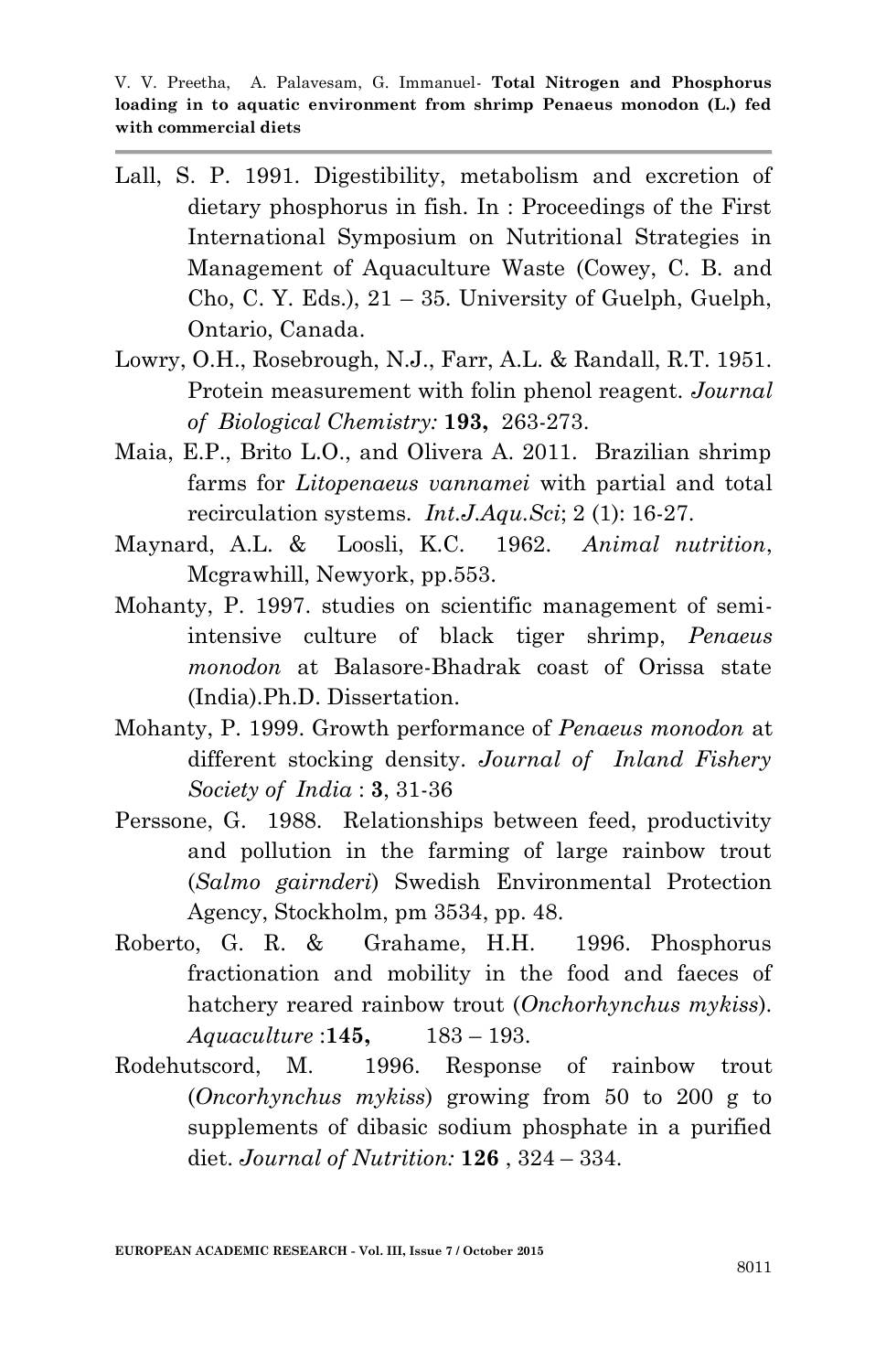- Satoh, S., Voranop, V., Takeuchi, T. & Watanabe, T. 1997. Availability of phosphorus in various phosphates to carp and rainbow trout determined by a simple fractionation method. *Fisheries Science* :**63,** 297 – 300.
- Seifter, S., Dayton, S., Novic, B. & Muntwyler, E. 1950. The estimation of glycogen with the anthrone reagent. *Archives of Biochemistry and Biophysics:* **25,** 190-200.
- Takeuchi, T., Watanabe, T., Satoh, S., Martino, R.C., Ida, T. & Yaguchi, M. 1989. Suitable levels of protein and energy in practical carp diets. *Nippon Suisan Gakkaishi* :**55,** 521-527.
- Takeuchi, T. 1988. Digestion and nutrition in 'Fish Physiology' (ed. By. Y. Itazawa and Y. Hanyn), Koseisha-Koseikaka, Tokyo, pp. 67 – 101.
- Watanabe, T., Takeuchi, T. & Satoh, S. 1987a. Development of low protein high energy diets for practical carp culture with special reference to reduction of total nitrogen excretion. *Nippon Sisan Gakkaishi* :**53,** 1413 - 1423.
- Watanabe, T., Takeuchi, T., Saoh, S., Wang, K., Ida, T., Yaguchi, M., Nakada, M., Amano, T., Yoshijima, S. and Aoe, H. 1987b. Development of practical carp for reduction of total nitrogen loading on water environment. *Nippon Suisan Gakkaishi* : **53,** 2217 – 2225.
- Watanabe, T. 1991. Past and present approaches to aquaculture waste management in Japan. In: Nutritional strategies and aquaculture waste. Proceedings of the First International Symposium on Nutritional Strategies in management of aquaculture waste. (Eds. C. B. Cowey and C. Y. Cho), Guelph, Ontario, Canada, 137 – 154.
- Watanabe, T. and M. Ohta. .1995. Endogenous nitrogen excretion and non fecal energy losses in carp and rainbow trout. *Fishery Science:* **61**, 53-60